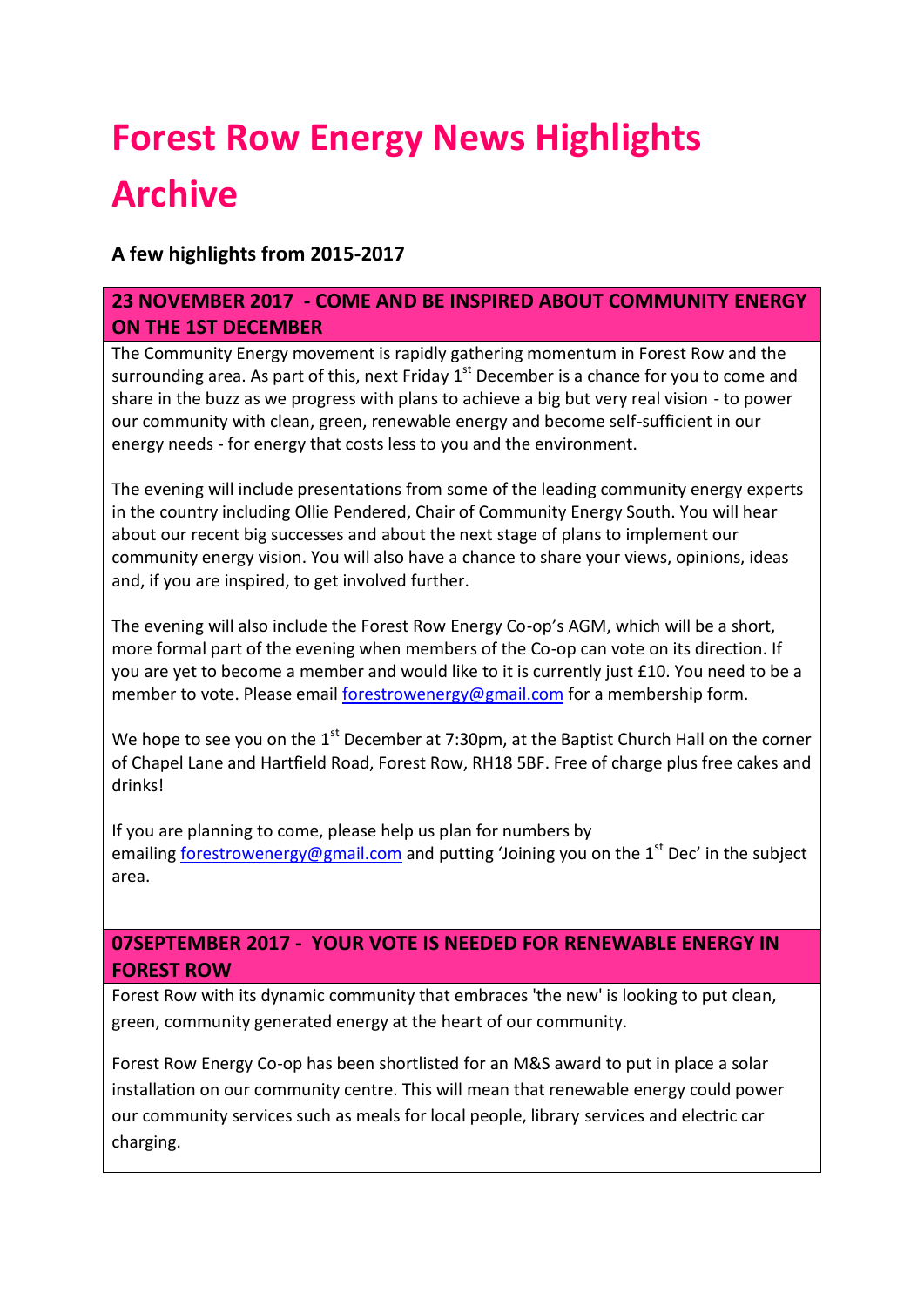The award is given to around 30 shortlisted projects in the country that get the most votes. We need you to make this happen!

You can vote now by going to: [www.mandsenergyfund.com/projects/forest-row-solar](https://www.mandsenergyfund.com/projects/forest-row-solar-power-to-the-people)[power-to-the-people](https://www.mandsenergyfund.com/projects/forest-row-solar-power-to-the-people)

We know the link is a bit long, it can also be found on our Facebook page [www.facebook.com/forestrowenergy](http://www.facebook.com/forestrowenergy) and website [www.forestrowenergy.com](http://www.forestrowenergy.com/)

Please share our Facebook posts with your friends and invite your friends and family to vote. You can email us at [forestrowenergy@gmail.com](mailto:forestrowenergy@gmail.com) and we will send you a draft email to send on to your contacts.

#### **08DECEMBER 2016 - HOW CAN WE RESPOND POSITIVELY TO CLIMATE CHANGE?**

Come and join the conversation at Climate Forest Row's Film showing and debate this Friday, 9th December in the Village Hall. The film is 'Fossil Free' and Forest Row Energy's Chair Jonathan Shopley will be taking part in the panel debate after the film. Doors open at 7.30pm. We hope to see you there!

### **15 AUGUST 2016 - FOREST ROW ENERGY TO CHAMPION THE BIG ENERGY SAVING NETWORK**

Forest Row Energy, in partnership with Community Energy South and Community Energy Co-ops throughout the region have been successful in winning government funding as part of the Big Energy Saving Network (BESN). As part of the BESN we will be delivering a programme of outreach to vulnerable consumers, focused on helping them reduce their energy costs through assisted action on tariffs, switching and the take up of energy efficiency offers. Look out for more news in the autumn and please get in touch if you think you or someone you know could benefit.

#### **04 FEBRUARY 2016 - HELP TO PLAN A NEW VISION FOR A SUSTAINABLE FUTURE, FOREST ROW COMMUNITY HALL, SATURDAY 13TH FEBRUARY**

Help to plan a new vision for a sustainable future with Natalie Bennett, Wealden Green Party members, Forest Row Energy Co-Operative, Transition Groups, and YOU! Saturday 13th February at 1:30 PM - 4:30 PM

Speakers will include:

- Natalie Bennett Green Party Leader
- Keith Taylor Green MEP for the South East Region
- Jonathan Shopley Chair, Forest Row Energy Co-operative Ltd

Public Event - Free Entry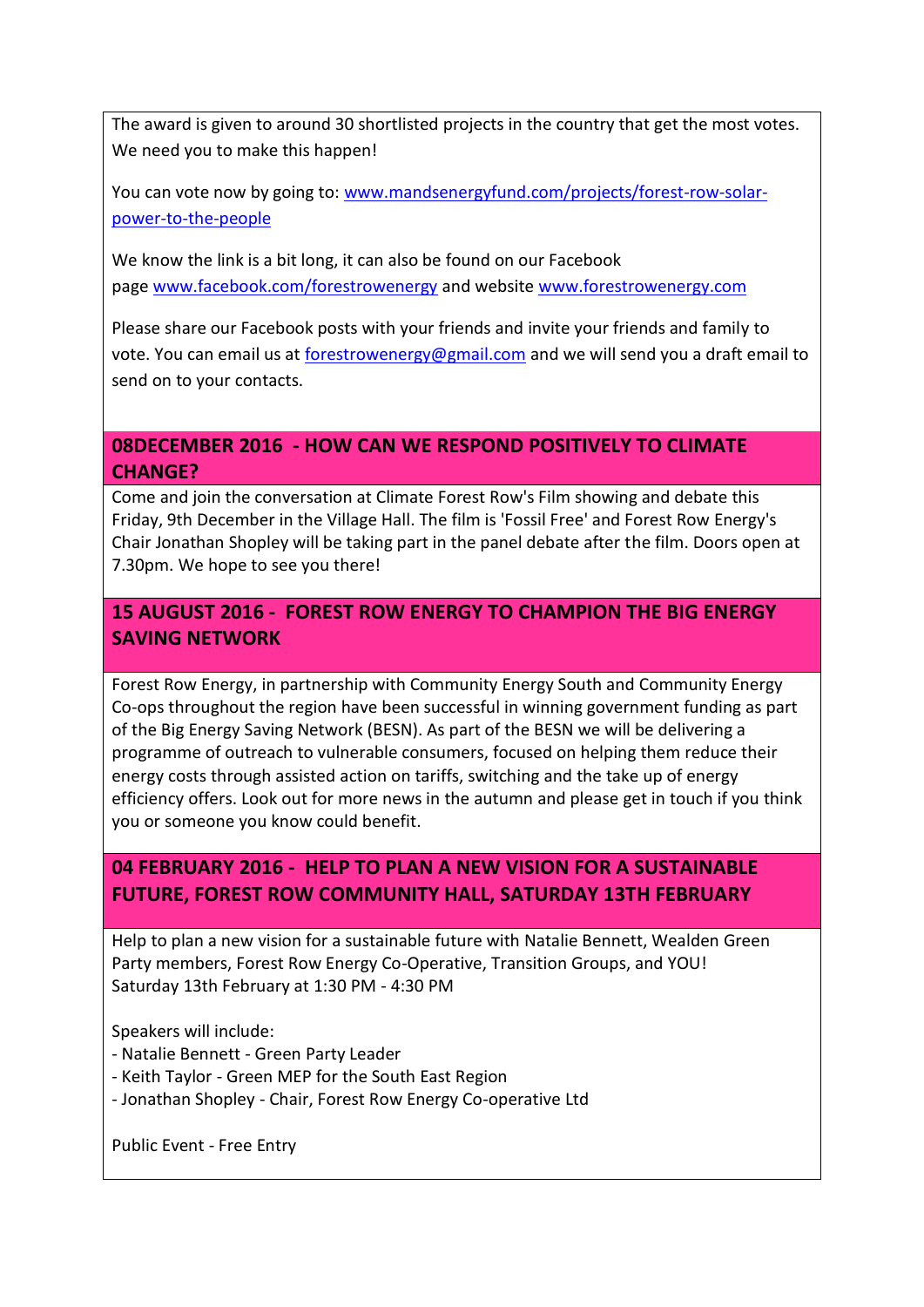An opportunity to meet Natalie Bennett, leader of the Green Party and Keith Taylor, MEP for South East England. Itinerary:

1.30pm. Welcome, Introductions and Keynote talk from Forest Row Energy, Natalie Bennett, and Keith Taylor MEP.

2.15pm. "World Café" style conference with table groups lead by local organizations. Choose from; renewable energy, local food & permaculture, green business, international human rights, climate justice, local democracy, fracking awareness, green events, and the Calais refugee situation. Each participant planned to spend about 20 minutes in each of 3 groups.

3.30 pm. Tea & Cakes, with a Summary and Feedback from each table group. With a final response and closing from Natalie Bennett

# **27th March 2015 - WINNERS ANNOUNCED! WORK STARTED ON GO RETRO! RETROFIT YOUR HOME PROJECT**

A big thank you to all of you who have approached us for the Go Retro! Retrofit Your Home project. Following assessment of the properties put forward, the six case studies have now been chosen.

Congratulations to the following:

**Cilla Roberts, Hatch End**

**Sally Phoenix, Blacklands Crescent**

**Lila Shwair, Freshfield Bank**

**Maggie de Stroumillo, Primrose Lane**

**Rick Andrews, London Road**

#### **Rachael Pereira,Goats Cross**

Work has begun on these homes and we will be posting up information over the next two weeks to report on their progress.

We have had a great response to the project and are delighted that so many people around the village are taking action to increase their energy efficiency, reduce our collective carbon footprint and save themselves some money!

So... we have managed to stretch the funding and we will also be supporting some energy efficiency measures on the Community Centre, and three additional homes, which have been chosen and will be announced shortly.

And there will be a special 'thank you gift' for everyone who put their home forward. We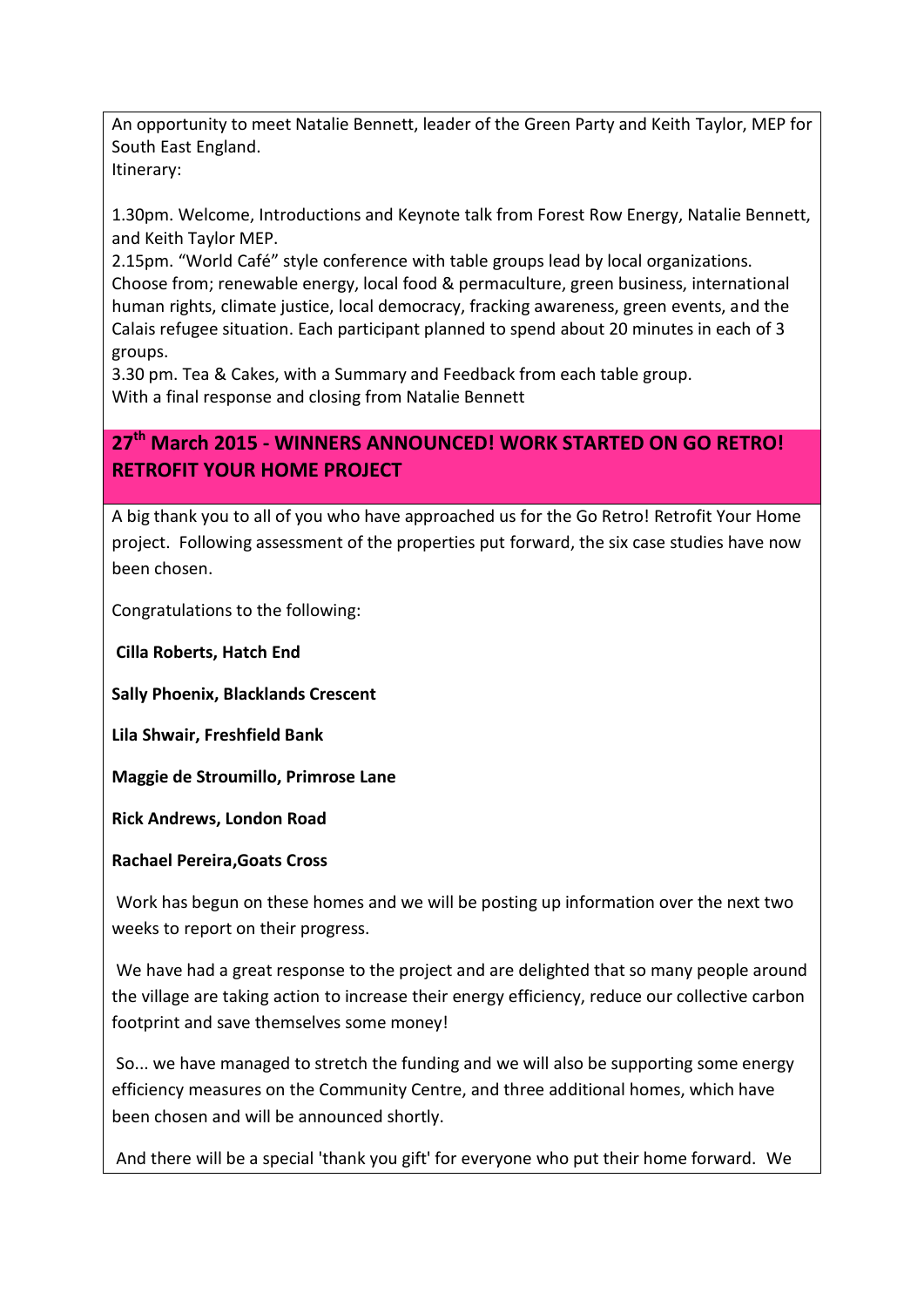are finalising details of what we can offer and will let you know over the weekend.

Don't forget that a Retrofitting Guide is being produced as part of this project and will be available on our website shortly www.forestrowenergy.com so you can find out for yourself how to go about retrofitting your home.

If you would like to join Forest Row Energy Co-operative Ltd and become a Co-op member, please contact us on [forestrowenergy@gmail.com](mailto:forestrowenergy@gmail.com) and we will send you an application form. It's a great time to join us and be part of a number of Community Energy initiatives in the village!

# **04 March 2015 - GO RETRO! RETROFIT YOUR HOME**

Retrofit: to provide something with new parts that were not available when it was originally built

During March, six households in Forest Row will be doing more than just their usual spring clean, as Forest Row Energy seeks volunteers with a poor Energy Performance Certificate (EPC) rating to receive a free retrofit to increase energy efficiency and reduce fuel costs.

The project will begin by identifying six households in the Forest Row area with a poor Energy Performance Certificate (EPC) rating. The homes will undergo an energy efficiency audit followed by a retrofit of the building and smart meters will be installed, free of charge. Retrofitting involves tackling a number of areas around the building which contribute to energy inefficiency, including loft and cavity wall insulation, lagging water tanks and pipes, draught-proofing and fitting LED lights. Depending on the property, these measures could save as much as £1000 per year for the householder in energy costs. Throughout March, progress in the six households will be closely tracked to create live case studies on social media, explaining each stage of the process.

Sarah James Wright, of Forest Row Energy Co-operative, explains: "If your home is seriously draughty and your energy bills are high, your house could be just what we're looking for. In particular, if you are in rented accommodation, if you have a rural property that is 'off gas' (using oil), or if you think you are at risk of living in fuel poverty (not enough money to pay for the heat you need), we would like to help you."

The project should be of particular interest to landlords and tenants. New legislation which bans landlords from renting any property which falls below an 'E' rating on their EPC after 1 April 2018 means that landlords will have to do more to ensure the properties they rent are more energy efficient. 'Go Retro! Retrofit Your Home' will showcase at least one rented property as part of the six featured homes and will make the Retrofitting Guide available to local Estate Agents to encourage landlords to take the initiative and to help tenants who